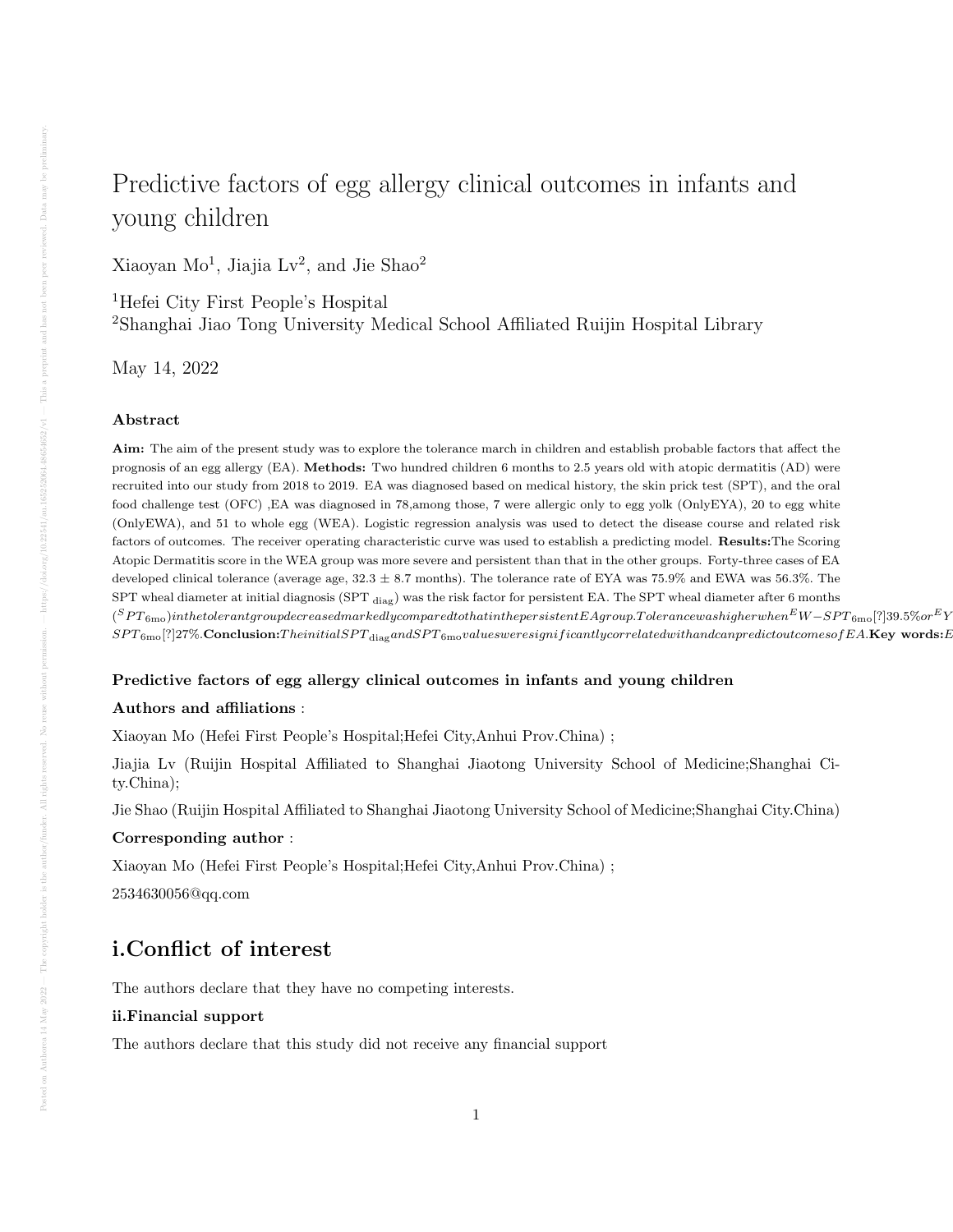#### iii.Abstract and keywords

Aim: The aim of the present study was to explore the tolerance march in children and establish probable factors that affect the prognosis of an egg allergy (EA).

Methods: Two hundred children 6 months to 2.5 years old with atopic dermatitis (AD) were recruited into our study from 2018 to 2019. EA was diagnosed based on medical history, the skin prick test (SPT), and the oral food challenge test (OFC) ,EA was diagnosed in 78,among those, 7 were allergic only to egg yolk (OnlyEYA), 20 to egg white (OnlyEWA), and 51 to whole egg (WEA). Logistic regression analysis was used to detect the disease course and related risk factors of outcomes. The receiver operating characteristic curve was used to establish a predicting model.

Results: The Scoring Atopic Dermatitis score in the WEA group was more severe and persistent than that in the other groups. Forty-three cases of EA developed clinical tolerance (average age,  $32.3 \pm 8.7$ ) months). The tolerance rate of EYA was 75.9% and EWA was 56.3%. The SPT wheal diameter at initial diagnosis ( $SPT_{diag}$ ) was the risk factor for persistent EA. The SPT wheal diameter after 6 months  $(^SPT_{6\rm{mo}}) in the tolerant group decreases dmarkedly compared to that in the persistent EAgroup. Tolerance was higher when \ ^EW-\ ^{2}$  $SPT_{6\text{mo}}[?]39.5\% or \,^EY - SPT_{6\text{mo}}[?]27\%.$ 

**Conclusion:** The initial  $SPT_{diag}$  and  $SPT_{6mo}$  values were significantly correlated with and can predict outcomes of EA.

Key words: Egg allergy, atopic dermatitis, outcome, related factors.

#### iv.Main text

#### Background

Egg allergy  $(EA)$  is one of most common food allergies that may occur very early in life  $^{1,2}$ . In 2011, Koplin et al<sup>3</sup> and other studies reported that the prevalence of food allergies in 1-year-old children is as high as 11%, including 8.9% raw egg allergy,. A birth cohort study involving 12,049 infants in 9 European countries found that the highest incidence of egg allergy confirmed by the open food stimulation test was 2.18% in the UK<sup>1</sup>. In China, there cross-sectional studies<sup>4</sup> spanning 20 years (1999,2009 and 2019) on infants in the southeast city of Chongqing reported that the incidence of IgE- mediated food allergies has risen from 3.5% to 7.7% and 7.6%in 2019, and that egg and milk are the most common food allergies in childhood in China 5 .

In 2012,a multicenter study showed that egg was the first allergen in the food allergy test of 0-2 year-old children in China, and its history and clinical manifestations were mainly skin symptoms (85- 96.3%)<sup>6</sup> .Immunoglobulin E (IgE)-mediated EA,aggravated AD symptoms in infancy that main manifestations are infantile eczema combined with digestive system and respiratory system issues, which affect the growth, development, and quality of the child's daily life,however, eggs are also one of the main sources of dietary protein for infants and young children, which drives EA with AD become a common skin complaint, and how to reduce blindly avoiding eggs also a challenge for pediatricians. Although natural tolerance occurs in 49.3% of infants with an average age of 3 years  $^{7-9}$ , Lack of relevant literature research in China,the exact age bracket of tolerance and predictive factors remain to be determined.

Mechanistically, five protein components in egg white (EW) have been found to bind with human serum IgE to induce an allergic reaction, including ovomucoid (OVM or Gal D 1), ovalbumin (OVA or Gal D 2), ovotransferrin (OVT or Gal D 3), lysozyme (Gal D 4), and ovomucin. In addition, egg yolk (EY) also contains antigens associated with allergies, namely yolk phosvitin,and yolk glycoprotein 42 (YGP42, Gal D  $6)$  <sup>10-11</sup>. Because of the different antigenic components, clinical egg allergy is divided into three states—EW allergy (EWA), EY allergy (EYA), and whole egg allergy  $(WEA)^{12}$ . In this study, egg yolk and egg white oral food challenge test (OFC) were respectivd,identification of these three states and exploration of the probable factors that predict clinical outcomes may provide management strategies for EAs. Methods

Patients Selection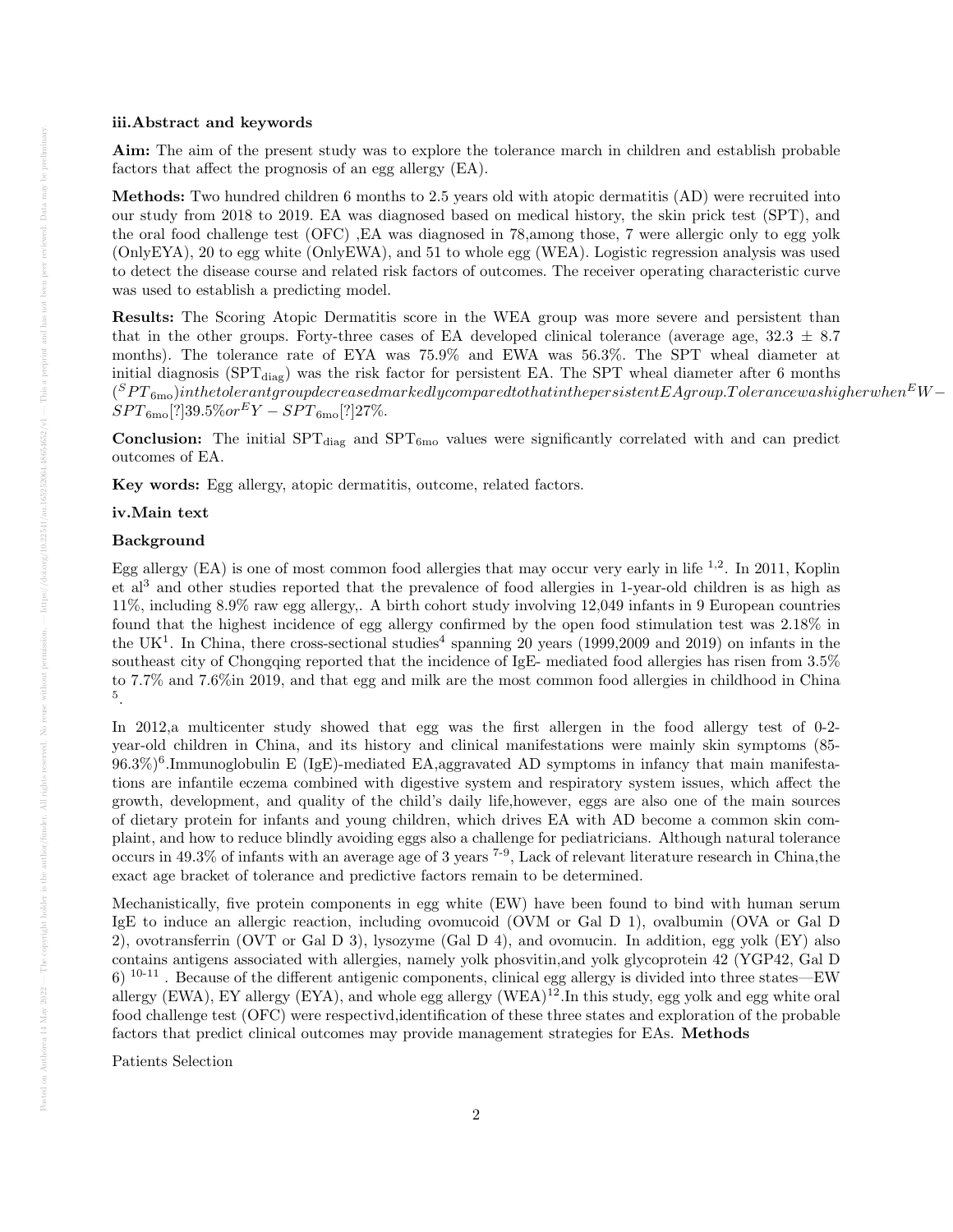This study was approved by the Ethics Committee of Ruijin Hospital of Shanghai Jiao Tong University School of Medicine, and was conducted in accordance with the Declaration of Helsinki.All patients provided written informed consent before inclusion in the study.From the pediatric allergy clinic of Ruijin Hospital, China, 200 children with AD aged 6 months to 2.5 years old were included in the present study from 2018 to 2019.IgE-mediated EA was defined by OFC.,firetly,a positive skin prick test (SPT) to EW or EY [?] 3 mm and by keeping a diet diary,children whose AD symptoms(sleep status, itching, rash area and exudation) and digestive tract symptoms improved significantly with the elimination of the whole egg were further evaluated by OFC .The antigen used in the SPT included those fresh food obtained from egg yolk, egg white, cow's milk, wheat, fish, shrimp, peanut,soybean.

#### Oral Food Challenges

The child added egg yolk (boiled at 100degC for 15 min) in stepwise-increasing doses given every 30 min, if no reaction was observed with the previous dose.,OFC was performed in the hospital by a trained pediatrician, and the subjects were observed for at least 2 hours after the last dose before going home. Parents were asked to report any symptoms that occurred in the following at least 3 days. If any reactions suspicious of EA were reported, the children were to be brought to the hospital for appropriate manageent immediately inaccordance with the EAACI guidelines<sup>13</sup>. And next, the egg white OFC was performed again after elimination of whole egg for 2 weeks..Any participant with an incomplete diagnostic process was considered a dropout.The symptoms were improved after avoidance, and the symptoms reappeared as OFC positive after re-intake, and the diagnosis of egg allergy was established. On the contrary, it is negative.

#### Groups

The children with AD who had negative results from both tests were recruited into the AD group(as control subjects).The Scoring Atopic Dermatitis (SCORAD) score and pruritus (itchy skin)/sleep Visual Analogue Scale (VAS) score were used to evaluate the clinical baseline skin conditions.The 78 children with EA were divided into three subgroups as follows: 7 with only EYA (OnlyEYA), 20 with only EWA (OnlyEWA), and 51 with whole egg allergy (WEA).At the end of follow-up, the patients with egg allergy were divided into tolerance group and persistent allergy group.

#### Follow up

Children with atopic dermatitis are given routine treatment, including skin moisturizing / or glucocorticoid ointment (topical application).Children diagnosed with egg ingredient allergy strictly avoid the corresponding ingredients, including oral food intake and family living environment contact avoidance.All patients were followed up at 3, 6, 12, and 18 months by recording the SCORAD score, itching/sleep VAS score, and respiratory symptoms (including nasal symptoms, chronic cough, wheezing, and asthma diagnosed by clinicians). SPT was concurrently conducted in the EA group. Tolerance is defined with negative in OFC: a wheal < 3 mm and no allergic reaction after ingesting egg yolk or egg white for 3 consecutive days,OFC was also performed in the hospital by a trained pediatrician; otherwise, persistent allergy is considered.

#### Statistical analysis

SPSS v 25 (IBM Corp., Armonk, NY, USA) was used for statistical analyses. The Mann–Whitney and  $\chi^2$ tests were used to compare the characteristics of the tolerant and persistent groups. Taking the egg tolerance as the dependent variable, univariate and multivariate logistic regression analyses were conducted, and the risk factors were used to plot the receiver operating characteristic (ROC) curves. Each cutoff value was calculated using the Youden index to obtain the prediction model. The survival analysis using the Kaplan– Meier curve was used to determine whether the predictor could effectively predict tolerance development.

#### Results

Among the 200 children with AD, 85 cases(42.5%) were positive for egg SPT, 78 cases(39%)egg allergy were diagnosed by OFC . EA group had no lost or withdrew from the study,56 had eaten eggs before diagnosis,29 had simultaneous milk allergies. Follow-up duration was 18 months in 43 children (55.13%) with egg tolerance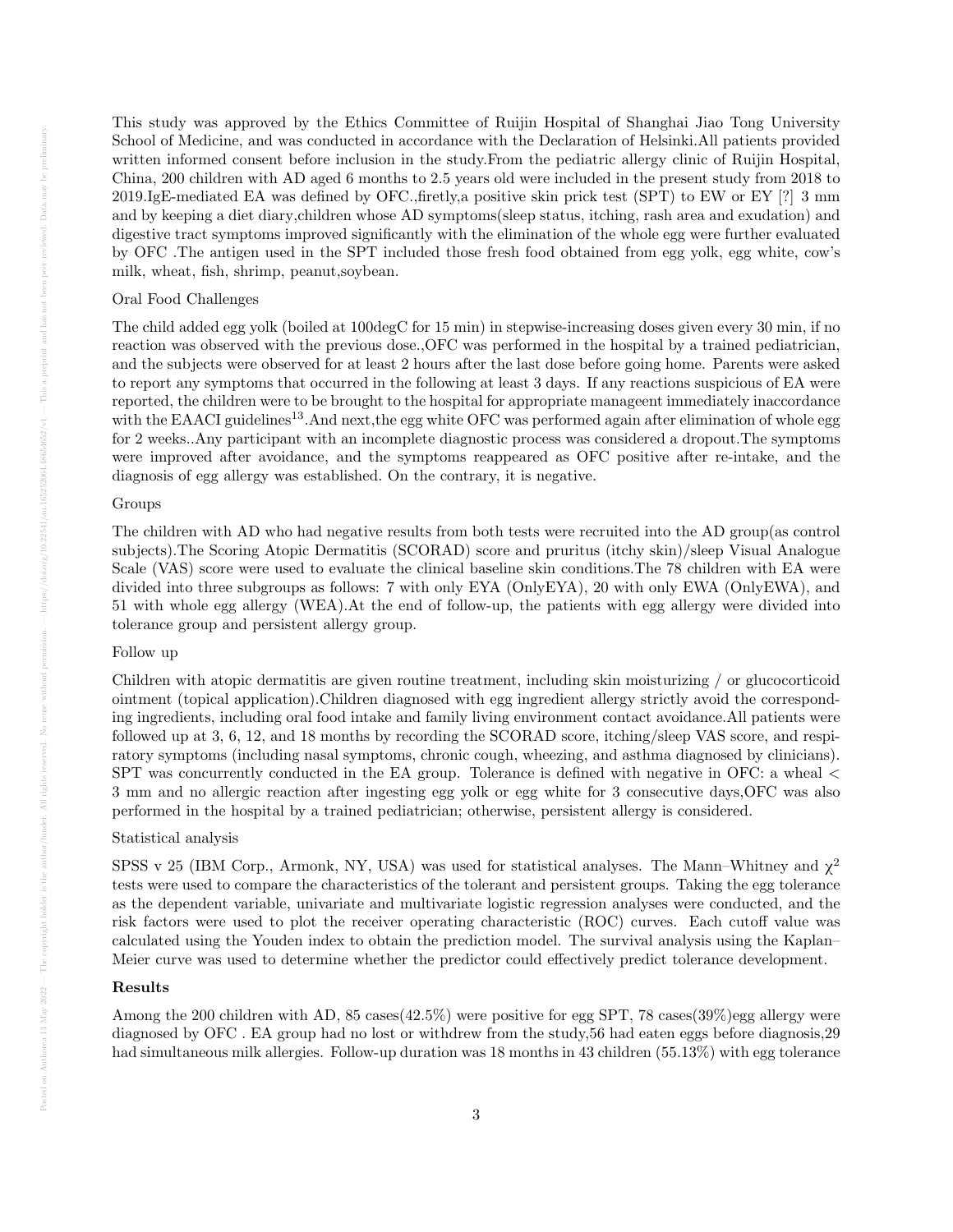and 35 with persistent EA. In addition, 48 children in the EA group presented with respiratory symptoms, which revealed that EA was associated with an increased chance of asthma  $(26.9 \text{ vs } 10.3\%, P = 0.039)$  when compared to that in the AD group.

#### EA

In the present study, there was a  $39\%$  prevalence of EA in children with AD at  $14.71 \pm 7.9$  months old after an EA diagnosis.According to AD severity classification, 24 cases (30.8%) were mild, 41 (52.6%) were moderate, and 13 (16.7%) were severe. The median score of the itchy skin/sleep VAS self-rating scale  $(0-10)$ was 5 (4–7). The SCORAD score ( $P = 0.012$ ), severity grade ( $P = 0.003$ ), and itchy skin/sleep VAS score  $(P = 0.012)$  in the EA group were higher than that in the AD group. No significant difference was observed in the distribution range of EOS% between the two groups.

In the WEA group, 12 patients (23.5%) had severe AD, and 27 (52.9%) had moderate AD. Meanwhile, in the OnlyEWA group, milder AD (40vs 57%) and moderate AD (60 vs 28%) were observed compared to that in the OnlyEWA group. In addition, we observed that the children in the WEA group had more skin damage  $(P = 0.045)$  and sleep impairment  $(P = 0.041)$  than those in the other groups.

Avoiding eggs and egg products greatly alleviated allergic symptoms in children with EA with a significant decrease.The changes of SCORAD and VAS scores in EA group were compared by Friedman-M method ,there were significant differences in different time periods(0, 3, 6, 12 and 18 months) .In addition, higher median SCORAD and VAS scores were observed at different follow-up time period in children in the WEA and OnlyEWA groups. Above all, a change in the scores was slower in children in the WEA and OnlyEWA groups than in other groups  $(P < 0.001)$ .

Egg tolerance and persistent EA

No significant differences were found between the egg tolerance and persistent EA groups in age, sex, premature birth, cesarean section, exclusive breastfeeding, only child, and respiratory diseases. The EA-persistent group comprised more children from a smoking environment than the tolerant group  $(P < 0.05)$ . There was no significant difference in the EA tolerance rate among children with different AD severity (i.e., mild, moderate, or severe).

Specifically, the average SPT wheal diameter at initial diagnosis (SPT $_{\text{diag}}$ ) in EY was 5 mm (3.25–6.875 mm) and in EW was 8.25 mm (6–10 mm) in the tolerance group.Additional follow-up results revealed that  $SPT_{\text{diag}}$  in the persistent group was 8 mm (6–9) in the EYA and 10.5 mm (9.25-15) in the EWA. Importantly, children om the persistent group had more persistent milk allergy (25.7 vs 9.3%), nasal symptoms (54.3 vs 30.2%), and asthma (40 vs 16.3%) than those in the tolerant group (Table 1).

Multivariate Logistic analysis was carried out again by using the factors of  $P < 0.1$  in univariate logistic analysis, our results also showed that  $EW\text{-}SPT_{\text{diag}}$  (P = 0.031) and  $EV\text{-}SPT_{\text{diag}}$  (P = 0.023) were independent risk factors for persistent EA, with odds ratio (OR) values of 1.197 (95% confidence interval [CI]: 1.016– 1.411) and 1.470 (95%CI: 1.055–2.049), respectively (Table 2). In addition, logistic analyses were conducted with persistent EA and persistent milk allergy as independent variables and respiratory disease symptoms (nasal congestion, asthma) as dependent variables. We observed that persistent EA was associated with nasal symptoms  $(P = 0.034)$  and asthma  $(P = 0.022)$ , and that children with persistent EA were more likely to develop nasal congestion and asthma.

#### Tolerance to different egg ingredients

Egg tolerance was 86% in the OnlyEYA group, 60% in OnlyEWA group, and 49%in WEA group. The cumulative probability of allergic tolerance was calculated,there was a significant difference in the allergic tolerance rate among the three groups  $(P = 0.03)$ . Specifically, patients in the OnlyEYA group were the earliest and the fastest to develop tolerance, followed by those in the OnlyEWA group and those in the WEA group (Fig. 1A).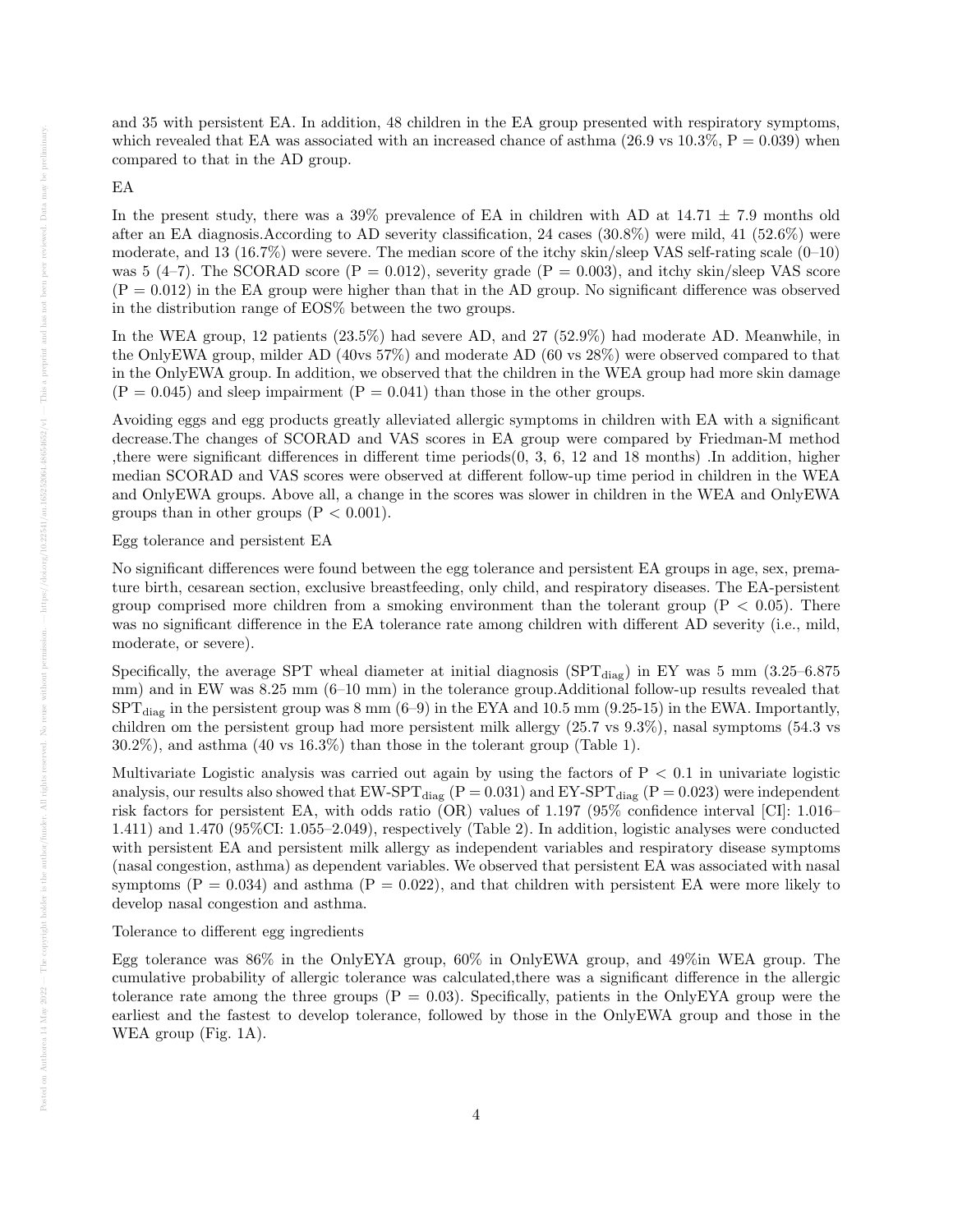In the WEA group, 38 children were tolerant to EY and 28 children were tolerant to EW. The tolerance rates of EY and EW were also compared. We found that patients with EYA developed a tolerance faster than those with EWA  $(P = 0.026)$  (Fig. 1B).

# $SPT_{diag}$  and  $SPT_{6mo}$  *weresignificantly correlated withoutcomes of EA*

We next analyzed the relationship between the size of  $SPT_{diag}$  and the development of EA tolerance. The children with EA were divided into the EWA group ( $n = 71$ ) and EYA group ( $n = 58$ ). The larger SPT<sub>diag</sub> for EW or EY, the lower the probability of tolerance in the future. The  $SPT_{\text{diag}}$  for EY and EW (P < 0.001) decreased at 0, 3, 6, 12, and 18 months of follow-up (Fig. 2). The median  $SPT_{\text{diag}}$  in the persistent allergy group was higher than that in the tolerated group  $(P < 0.05)$ .

To calibrate the SPT<sub>diag</sub> conducted at irregular intervals, the reduction rate of the diameter was calculated at intervals of 6 months ( $\Delta SPT_{6mo}$ ), using the following formula:

 $(\Delta SPT_{6mo})\% = [(V0:SPT-V2:SPT) / V0:SPT] * 100,$ 

where, V0:SPT is the first value of the mean perpendicular diameter of the  $SPT_{diag}$ , and V2:SPT is the value of the diameter of the  $SPT_{\text{diag}}$  in the second follow-up (6 months later).

Comparing the predictive power for tolerance acquisition in the EA group,  $\Delta EY-SPT_{6mo}$  (area under the curve [AUC], 0.811; 95% CI, 0.692–0.929) was better than  $EY-SPT_{diag}(AUC, 0.787; 95\%CI, 0.655–0.919)$ . The cutoff values were 7.75 mm for  $EY-<sub>5</sub>PT<sub>diag</sub>$  and 27% for  $\Delta EY-<sub>5</sub>PT<sub>6</sub>$  The predictive power of using both  $\Delta EY-SPT_{6mo}$  and  $EY-SPT_{diag}$  (AUC, 0.750; 95%CI, 0.628–0.872) was similar compared to using EY- $SPT_{\text{diag}}$  or  $\Delta EY-SPT_{\text{6mo}}$  alone (Table 3A). When the predictive power was compared in the EWA groups,  $\Delta$ EW-SPT<sub>6mo</sub> (AUC, 0.836; 95%CI, 0.746–0.926) was better than that in the EW-SPT<sub>diag</sub> (AUC, 0.722; 95%CI, 0.598–0.847). The cutoff values were 10.25 mm for  $EW\text{-}SPT_{\text{diag}}$  and 39.5% for  $\Delta EW\text{-}SPT_{\text{6mo}}$ . The predictive power of using both  $\Delta EW-SPT_{6mo}$  and  $EW-SPT_{diag}$  (AUC, 0.798; 95%CI, 0.695–0.900) concurrently was similar to using  $EW\text{-}SPT_{\text{diag}}$  or  $\Delta EW\text{-}SPT_{\text{6mo}}$  alone (Table 3B).

Patients were divided based on the cutoff  $\Delta EY-SPT_{6\text{mo}}$  value of 27% and  $\Delta EW-SPT_{6\text{mo}}$  value of 39.5% to perform additional analyses. Results showed that 42 patients had a  $\Delta EY-SPT_{6m0}$  [?]27%, and 38 patients  $(90.5\%)$  developed EY tolerance; Of the children with a  $\Delta$ EW-SPT<sub>6mo</sub> [?] 39.5%, 30 (83.3%) developed egg tolerance; The Kaplan–Meier curves showed more developed EYA tolerance in the group with  $\Delta EY-SPT_{6mo}$ [?] 27% (P < 0.001) or  $\Delta$ EW-SPT<sub>6mo</sub> [?] 39.5% (P < 0.001) (Fig. 3).

# Discussion

Relationship between AD and EA

There is a certain degree of overlap in the allergy march.Results from a population-based cohort<sup>14</sup> shown that  $> 50\%$  of infants with AD have an FA, particularly in those with severe, persistent and early-onset eczema. Infants with eczema were 5.8 times more likely to develop egg allergy by 12 months than infants without eczema.Studies have shown that early introduction is effective in preventing the development of a food allergy in specific groups of high-risk infants 15,16.Mindlessly avoiding food can also increase the risk of malnutrition,it is important to know if you are allergic to eggs. The mechanisms by which a food allergy develops after the onset of atopic dermatitis may involve damaged skin barriers and inflammatory synergism <sup>17</sup>. The reason why egg was found to be more closely to related to AD is still unknown. One hypothesis is that the interaction between the microbial proteins and the skin and presence of homologous proteins between microbes and egg allergen may be related to the development of IgE sensitization and egg allergy<sup>18</sup>.

Coinciding with this study, The results of the present study indicated that the prevalence of EA in children with AD was 39%, moderate and severe AD was strongly associated with EA, children with EA had more serious itching/sleep impairment, which resulted in a negative effect on daily life,and skin symptoms improved significantly after avoiding the foods containing the allergens. Although children with AD may have received routine treatment before entering this study.Some studies have mentioned that early onset AD (2 years old) is more easily relieved, and that moderate and severe AD are more likely to develop into persistent disease<sup>19</sup>.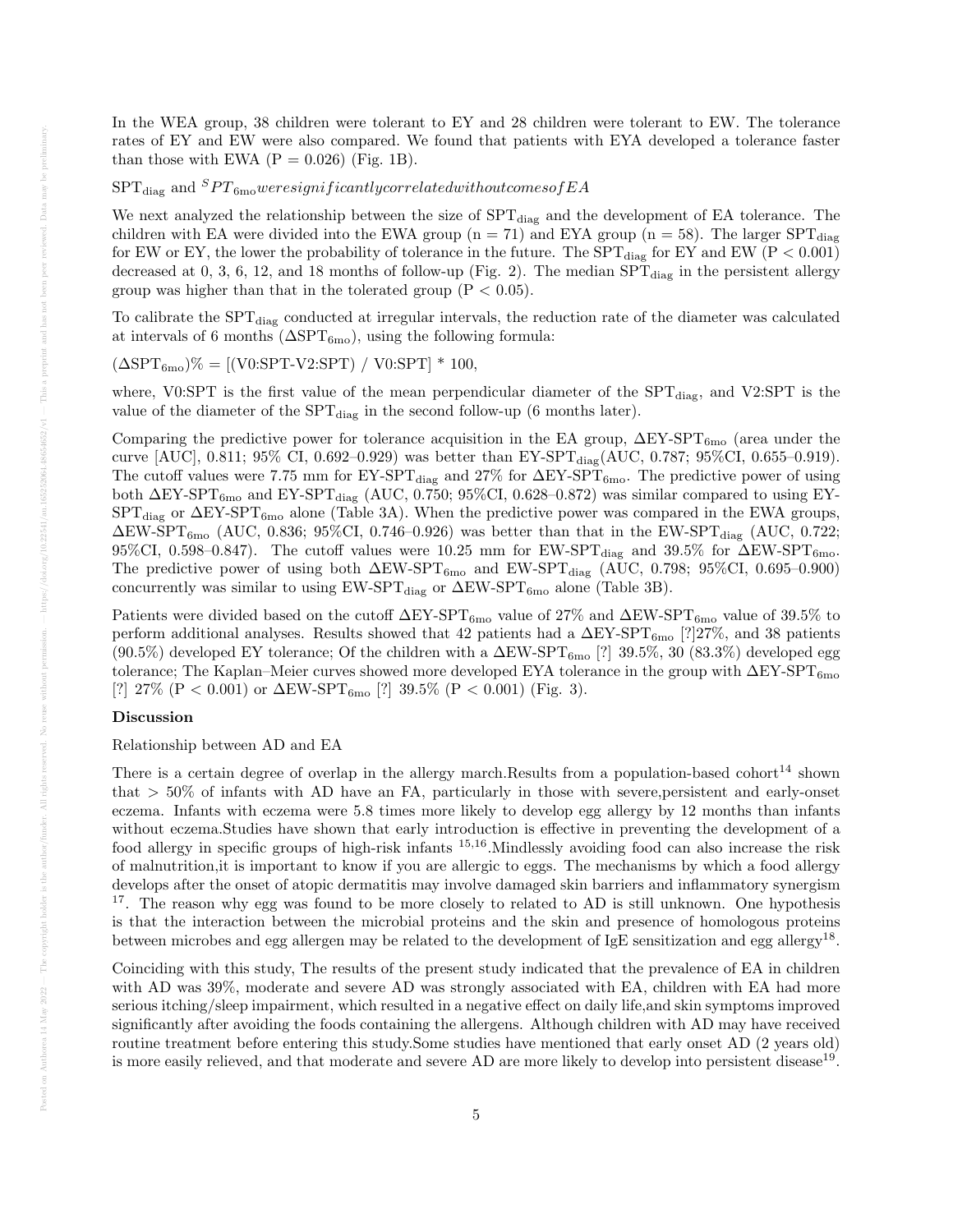During the follow-up for 18 months the average tolerance age was  $32.3 \pm 8.7$  months, which suggested that the age of 2–3 years was the peak period for development of EA tolerance,however,the severity of AD had no effect on the development of EA tolerance. So far, avoiding eggs is the most important method by which to reduce EA.

Risk factors for the outcome of EA

In their 2014 study, Sicherer et al. <sup>20</sup> have reported a cohort of children with EA aged 3 to 15 months who were followed up for a median of 74 months and have found a significant correlation between low specific-IgE levels; skin symptoms, such as urticaria or angioedema; and the EA outcome. To analyze the factors that influence EA tolerance, in the present study, no statistical differences were found in sex, exclusive breastfeeding, multiple food allergies, premature birth, cesarean section, family history of allergy, and early ingestion of eggs between the EA tolerance and persistent allergy groups.

EOSs are the main immune cells of a delayed type of food allergic reaction  $21$ , and its number in peripheral blood is an easy index by which to determine an allergic status in the clinic. In the present study, we did not find that the using only the range of EOS% in infants and young children was of value in the diagnosis of rapid food allergy. In the clinic, for infants with only a slight increase in the proportion of EOSs, we must combine medical history, serum specific IgE value, and SPT to make a comprehensive judgment and a clear diagnosis before food avoidance.

Some studies have found that there is a strong correlation between EA in infancy and subsequent sensitivity to inhaled allergens, and persistent EA may be associated with the severity of asthma <sup>17</sup>. we found that the prevalence of asthma was higher in children with EA, and that 49% of the cases with wheezing and chronic cough appeared after 2 years.Persistent EA is a risk factor for nasal symptoms and asthma. In the allergy march, food allergy is a risk factor for asthma regardless of whether the suspected food is tolerated, and asthma risk at the age of 4 years is two to three times higher than that for those no history of food allergy  $22$ . Our results were consistent with reports from Rhodes et al  $23$ , who have determined in their cohort of infants born to 100 groups of parents with a history of allergic disease that SPT is positive and EA and milk allergy are independent risk factors for adult asthma. In the present study, we found that children with persistent milk allergies were more likely to have persistent EAs, which, in part, coincided with study from Sicherer  $^{20}$ , which suggests that persistent milk allergy may be used as a time predictor of EA tolerance.

Kose et al. <sup>24</sup> have conducted a retrospective study and found that at the end of 6 months of consuming baked hen's egg (BE), the scrambled egg tolerance was negatively associated with EW-specific IgE levels, EW SPT, and the EW prick-to-prick test (PTP). EW PTP was the most significant parameter <sup>22</sup>. The study has found that the size and change rate of egg SPT wind mass is significantly related to the outcome of  $E A. SPT_{diag}$  was observed to be the risk factor for persisting EA,  $SPT_{diag}$  and  $SPT_{6\text{mo}} were significantly correlated with EA outcomes.$ 

Tolerance of EA with different ingredients

Most of the children in the OnlyEWA group had moderate AD while, those in the OnlyEYA group had the least severe clinical symptoms that were relieved faster than that in the other groups. Children with EWA had more severe clinical symptoms and slower tolerance rates than children with EYA.Perez-Rodriguez et al. <sup>25</sup> have found that EW protein affects the integrity of the intestinal epithelial cell–barrier function. EY plays an important adjuvant role in the Th2-type response induced by EWA, and EY may promote the sensitization of EW protein by activating innate immune cells <sup>25</sup>. EW and EY have different antigenic components, and the tolerance rate for the different egg ingredients is also different.

During the 18-month follow-up, SPT decreased with time, which indicated that the size of the wheal is a predictor of egg tolerance. Specifically, the larger the diameter of the SPT<sub>diag</sub>wheal, the less likely it is that egg tolerance will be developed, and the more serious and longer lasting the clinical symptoms. The cutoff value calculated by the ROC curve showed that  $EW\text{-}SPT_{\text{diag}} > 10.25$  mm and  $EY\text{-}SPT_{\text{diag}} > 7.75$  mm were associated with persistent EA. The decreasing rate of EW-SPT wheal [?] 40% and EY-SPT wheal [?] 27%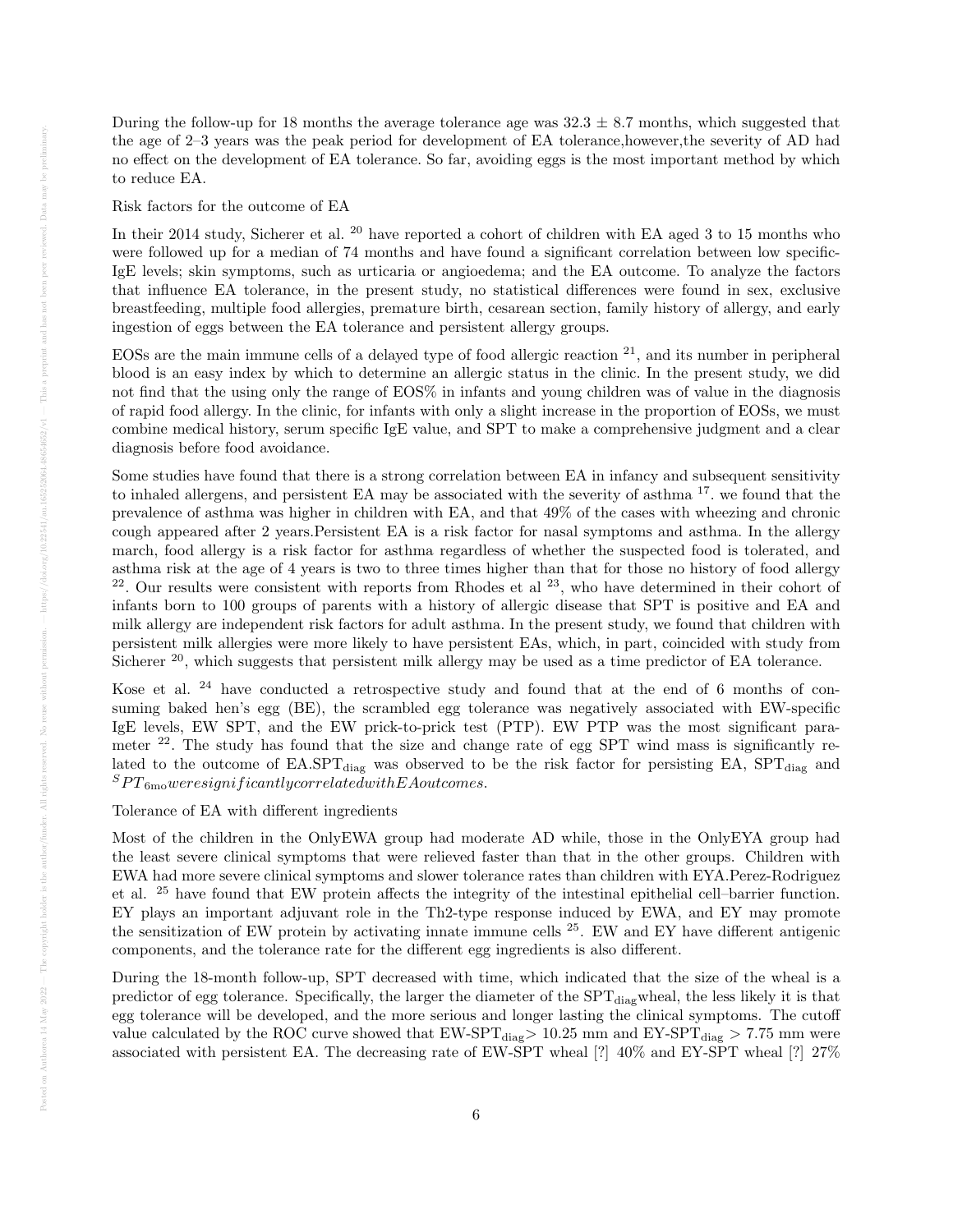in 6 months suggested the development of egg tolerance. Regardless of whether it was EW or EY, the ability of  ${}^SPT_{6m}$  to predict the egg to learnce outcome was better than that of  $SPT_{\text{diag}}$ .

# Conclusion

The diameter and change rate of the SPT wheal can well predict the outcome of tolerance to different egg ingredients.This detection method provides a method by which clinicians can guide the infants' families to scientifically avoid and reintroduce allergic foods, which would finally improve and strengthen health management and decrease their economic burden. It should be noted that in practice, the results of SPT for fresh food are also affected by various factors, including the individual specificity and immune status of the subjects, the ability of the operator, and the type of immune response, all of which should be considered to be able to make a judgment according to the actual situation of the children.

#### vi. References

1. Xepapadaki P, Fiocchi A, Grabenhenrich L, Roberts G, Grimshaw KE, Fiandor A, Larco JI, Sigurdardottir S, Clausen M, Papadopoulos NG, et al. Incidence and natural history of hen's egg allergy in the first 2 years of life-the EuroPrevall birth cohort study[J]. Allergy. 2016 Mar;71(3):350-357.

2. ThameH, LeungdyM. How Different Parts of the World Provide New Insights Into Food Allergy[J]. Allergy Asthma Immunology Res,2018,10(4):290-299.

3. Osborne NJ, Koplin JJ, Martin PE, Gurrin LC, Lowe AJ, Matheson MC, Ponsonby AL, Wake M, Tang ML, Dharmage SC, et al.Prevalence of challenge-proven IgE-mediated food allergy using population-based sampling and predetermined challenge criteria in infants[J]. J Allergy Clin Immunol. 2011 Mar;127(3):668-76.e1-2.

4. Ma Z, Chen L, Xian R, Fang H, Wang J, Hu Y. Time trends of childhood food allergy in China: Three cross-sectional surveys in 1999, 2009, and 2019[J]. Pediatr Allergy Immunol. 2021 Jul;32(5):1073-1079.

5. Zhang J, Shen Y, Li J, Li H, Si P. Component-Resolved Diagnostic Study of Egg Allergy in Northern Chinese Children[J]. Biomed Res Int. 2020 Mar 11;2020:3831087.

6.陈静,廖艳,张红忠,等.三城市两岁以下儿童食物过敏现状调<sup>查</sup> [J].中华儿科杂志,2012, 50(1):5-9.

7. Sicherer SH, Sampson HA. Food allergy: A review and update on epidemiology, pathogenesis, diagnosis, prevention, and management [J]. J Allergy Clin Immunol, 2018, 141(1): 41-58.

8. Peters RL, Koplin JJ, Gurrin LC, Dharmage SC, Wake M, Ponsonby AL, Tang MLK, Lowe AJ, Matheson M, Dwyer T, et al. The prevalence of food allergy and other allergic diseases in early childhood in a population-based study: HealthNuts age 4-year follow-up [J]. J Allergy Clin Immunol. 2017 Jul;140(1):145- 153.e8.

9. Samady W, Warren C, Wang J, Das R, Gupta RS. Egg Allergy in US Children [J]. J Allergy Clin Immunol Pract. 2020 Oct;8(9):3066-3073.e6.

10. Dona DW , Suphioglu C . Egg Allergy: Diagnosis and Immunotherapy[J]. International Journal of Molecular Sciences, 2020, 21(14):5010.

11. Lunhui H, Yanhong S, Shaoshen L, Huijing B, Yunde L, Huiqiang L. Component resolved diagnosis of egg yolk is an indispensable part of egg allergy [J]. Allergol Immunopathol (Madr). 2021 Mar 1;49(2):6-14.

12. Chokshi NY, Sicherer SH. Molecular diagnosis of egg allergy: an update [J]. Expert Rev Mol Diagn. 2015;15(7):895-906.

13.Eigenmann PA, Akdis C, Bousquet J, Grattan CE, Hoffmann- Sommergruber K, Jutel M. Food and drug allergy, and anaphylaxis in EAACI journals (2018) [J]. Pediatr Allergy Immunol. 2019;30(8):785-794